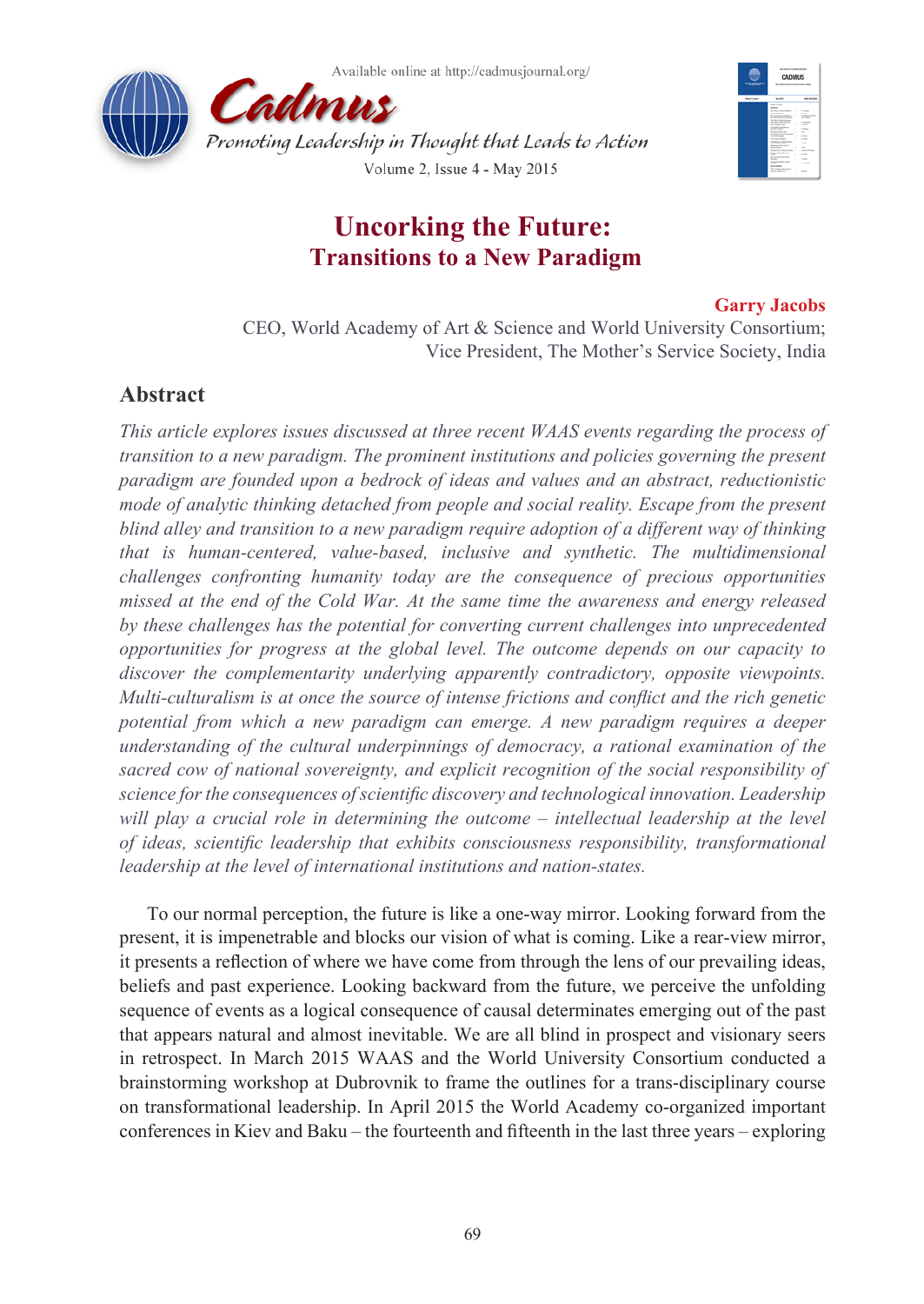prospects for transition to a new paradigm.\* These events sought to break some of the perceptual barriers posed by one-way mirror vision and to peer into the future through the cracks in its surface.

*"The critical task before us today is to transform the ominous challenges confronting humanity into positive catalytic forces for rapid evolution to a new paradigm."*

# **1. Challenges are Opportunities**

Today humanity confronts multidimensional challenges of unparalleled magnitude, complexity and consequences for current and future generations. The intensity and urgency of these challenges are magnified by rapid globalization, the accelerating pace of social change, exponential rates of technological innovation, and the increasingly extensive and intricate web of inter-linkages and interdependencies between people, institutions and aspects of life everywhere.

This is also a period of unprecedented opportunities for humanity. The momentous potential of these opportunities has been multiplied and magnified by the global spread of democracy and human rights, rising levels of education, increasing interconnectivity, soaring aspirations and other catalytic deep drivers. The consequences of these challenges and opportunities will depend entirely on the way we respond to them.

Looking backward, we sometimes observe dire challenges morphing into unanticipated opportunities. The US Civil War was ostensibly fought over the issue of whether slavery should be prohibited or permitted in new states being formed out of the westward expansion across the North American continent. But the deeper issue at stake was whether the young American union would remain a weak confederation of states or splinter into two or more independent nations. For several years permanent secession by the Southern states appeared the most likely outcome. Either way, slavery would have eventually been abolished, as it was elsewhere around the world. But had the early Confederate victories garnered the full support of European buyers eager for Southern cotton, the USA today might more closely resemble the semi-independent states of Europe that are now struggling to overcome their differences to build a strong federal European Union. Eventually the tide of military and economic might turned in favor of the North, national unity was preserved, slavery was abolished and a strong federal system replaced the weaker association of states that preceded the war. By the end of the  $19<sup>th</sup>$  century, America had become the largest and most prosperous economy in the world. Following the two world wars, it became the most powerful nation militarily and politically

<sup>\*</sup> The international conference on "The State of the World, Need for the New World Paradigm and Role of Ukraine in it," organized by the World Academy of Art and Science, Bohdan Hawrylyshyn Charitable Foundation and World University Consortium, was held in Kiev, Ukraine, on April 25, 2015. The other conference held on April 29-30, 2015 in Baku, Azerbaijan, titled "Framework for a New Paradigm of Human Development" was organized by the World Academy of Art and Science and the Nizami Ganjavi International Center.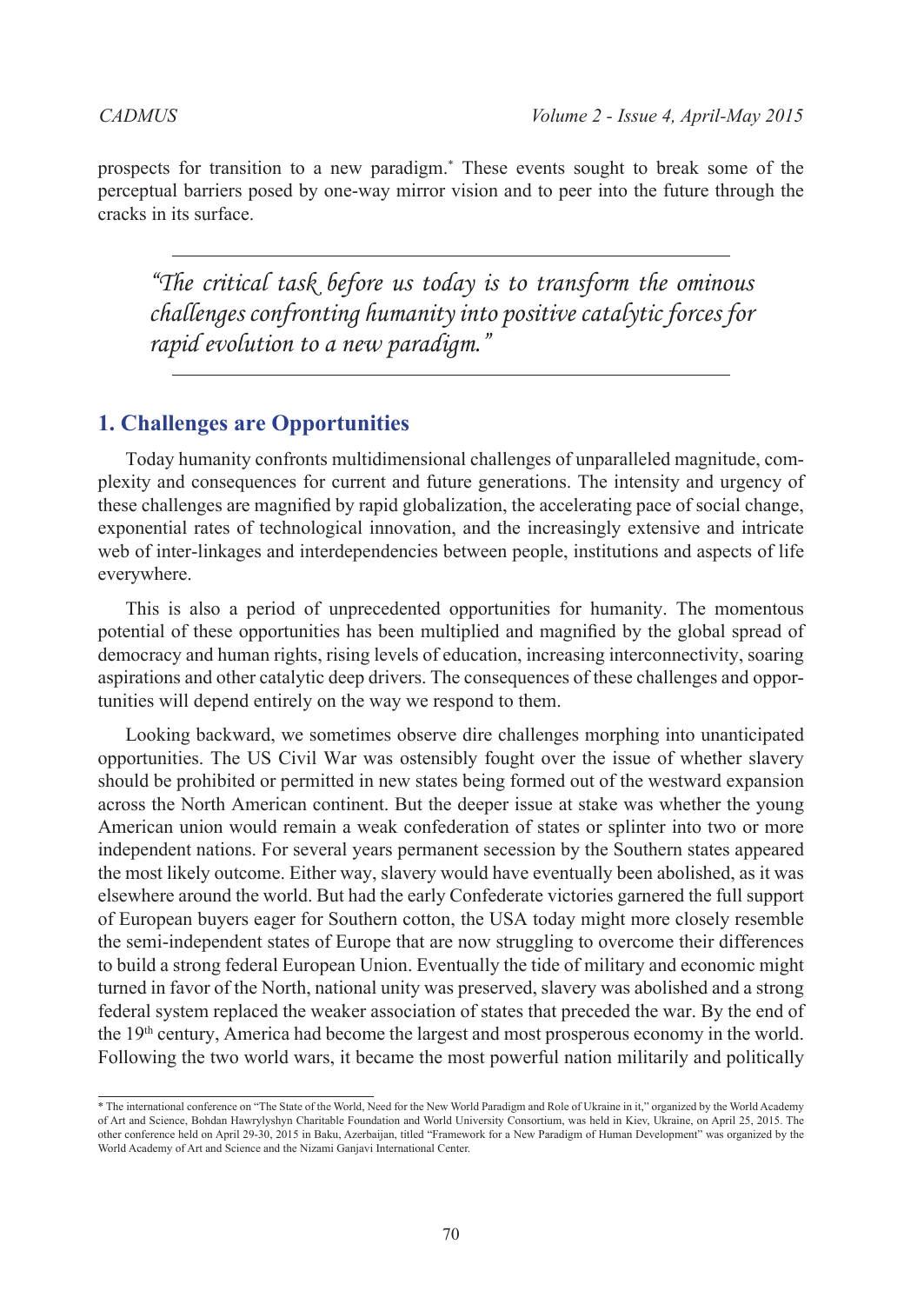as well. A challenge to its very survival was converted into an opportunity for America to emerge as world leader.

In modern times the devastation of two world wars was converted into the foundations for two of the most important events in human history. First was the founding of the UN in 1945 to transform a world governed by a precarious balance of power and military might among a few imperial European empires into a world governed by a global organization of sovereign nations, rule of law and universal human rights. While it has failed to live up to its highest aspirations and proclaimed ideals, the establishment of the UN has successfully avoided onset of a third world war, created a global network of international institutions and forged a global community of nations based on shared values and goals.

The second remarkable event was the founding of the European Community and the European Union, which have successfully forged nations which had fought with one another incessantly for centuries into an entirely new type of transnational organization dedicated to promoting peace, harmony and prosperity for their culturally diverse populations. The critical task before us today is to transform the ominous challenges confronting humanity into positive catalytic forces for rapid evolution to a new paradigm.

Problems can be converted into opportunities. It is equally true that opportunities missed can become problems. The world missed an unprecedented opportunity at the end of the Cold War. It missed the opportunity to develop an inclusive, global economic system that promotes the security, welfare and well-being of all human beings. It missed the opportunity to completely abolish nuclear weapons that still pose an existential threat to humanity. It missed the opportunity to transform a competitive security paradigm consisting of exclusive and competitive military alliances into an inclusive, global cooperative security system ensuring peace and security for all nations. It missed the opportunity to fully extend the principles of rule of law and democracy to the institutions of global governance. It also missed the opportunity to convert the impending environmental challenge into a bonding agent to unite humanity against a common enemy that can only be defeated by global cooperation on an unprecedented scale.

Instead, 25 years later we find a global economy that is much larger but more unstable and uncertain in which poverty persists for billions of people, unemployment is rising to near record levels and economic inequality everywhere is returning to heights not reached since the 1920s. The number of nuclear weapons states has proliferated and the role of nuclear weapons in military doctrine is on the rise. The euphoria that followed the end of the Cold War is morphing into what has been aptly termed as "Cold Peace" in which the USA and its European allies are once again in confrontation with Russia, while the Middle East and North Africa are shaken by increasing levels of instability, and the growing assertiveness of China is raising notes of alarm in the Far East. Cultural and religious tensions and open conflict are on the rise even in the heartland of liberal Western society. Lip service is given to ecological concerns while water resources dwindle, temperatures warm and urban pollution endangers huge populations.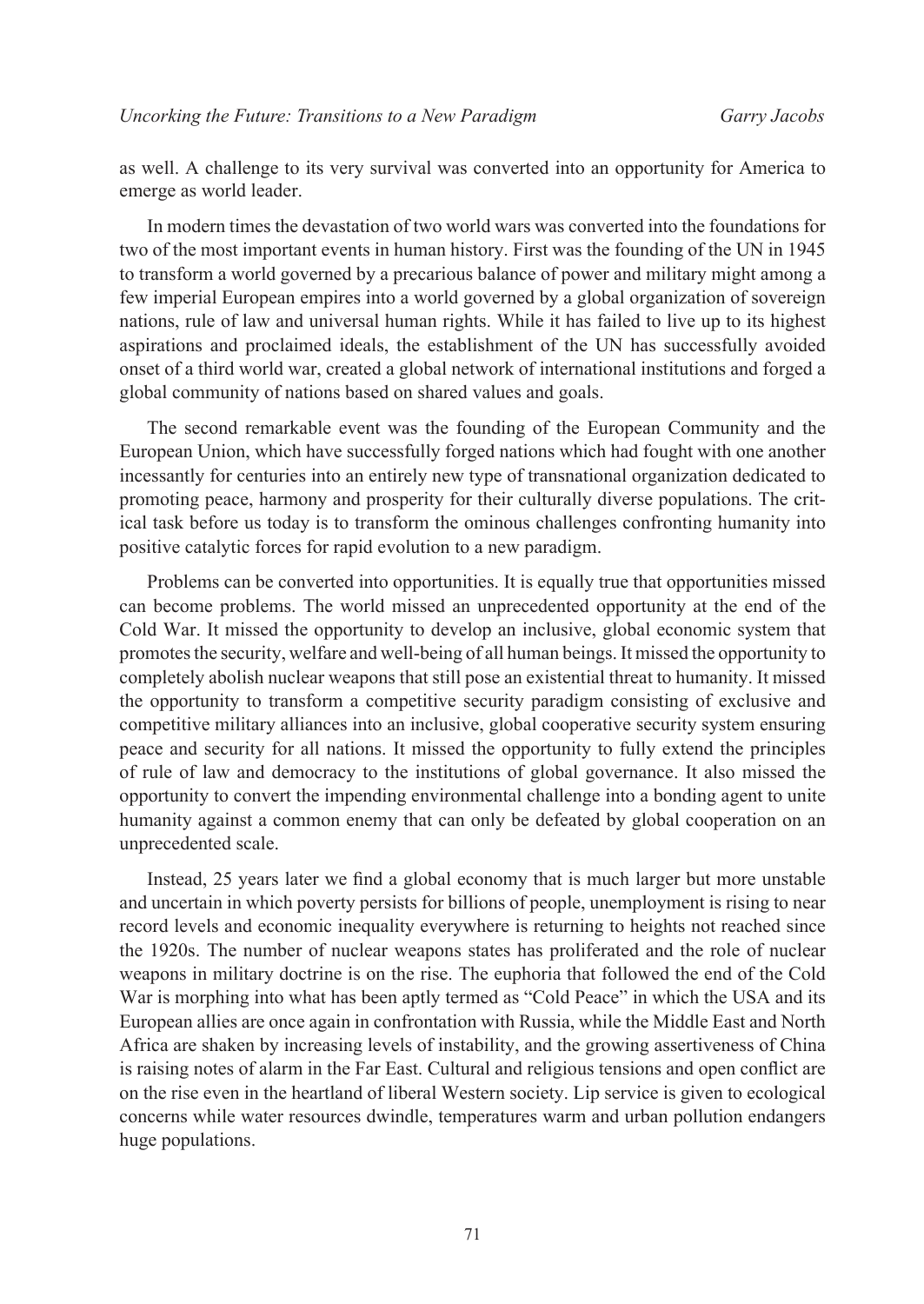Why did we fail to seize the opportunity? Why couldn't we make it happen? Many explanations can be given. The persistence of old rivalries, prejudices and suspicions vitiated the expansive atmosphere following the fall of the Berlin Wall. Forgetting that the end of the Cold War was largely prompted by voluntary internal changes behind the Iron Curtain, some Western intellectuals prematurely proclaimed the final victory for capitalism and democracy and the end of history itself. The fall of the first twin tower was interpreted as ultimate triumph of the tower that remained standing but soon began to totter as

*"Limitation in our thinking manifests as problems in our living."*

it leaned toward neoliberal extremism that dismantled the regulatory environment which had stabilized and democratized capitalism during the  $20<sup>th</sup>$  century. Political theorists mistaking the mechanical apparatus of free elections for the liberal democratic culture which constitutes its heart and soul pressed to impose that mechanism on societies that were politically, administratively, socially and culturally unprepared and ill-equipped for sudden transition. Former communist oligarchs presided over the largest theft of public property in history. Following a radical 33% fall in global defense spending after the Fall of the Berlin Wall, reactionary politicians wedded to a Cold War mentality and vested interests in the military industrial complex found ways to hike up defense spending to record levels. In spite of the movement toward unification in Europe, national governments clung to outdated concepts of sovereignty that predated the Enlightenment and the democratic revolutions of the past two centuries. Financial institutions and speculators plunged head first into the vacuum created by the new Wild West of unregulated global financial markets causing a rampage of instability that undermined economies and destroyed millions of jobs around the globe. A plutocracy of money power progressively replaced the dogma of political ideology in both East and West. The five permanent members of the UN Security Council clung possessively to the special privileges they had accorded to themselves as the victors in WWII.

For the past quarter century the increasingly globalized human community has drifted in a rudderless boat without compass or captain, giving literal meaning to the idea of a world in which nobody is in charge. Everywhere people sought for visionary leaders with the capacity to transform challenges into opportunities and potentialities into reality. With few exceptions they have been sorely disappointed. Politicians have found no difficulty in pointing fingers at domestic opponents or foreign conspirators. Multicultural liberal societies have descended back toward the intolerance of bygone eras. Yet these outcomes were neither necessary nor inevitable.

Many agree with the assessment of former Slovenian President Danilo Türk that international institutions have become victims of a powerful conservative tendency to maintain stability rather than evolve to keep pace with the needs of our times. That is why social evolution commonly occurs at the periphery where society is less organized and rigidly fixed in its ways. The emergence of the World Wide Web represented a momentous advance, sprouting up out of nowhere and rapidly developing into the first truly global social organization without any apparent plan or purpose. The development of new global business models, the proliferation of international civil society organizations and the very recent expansion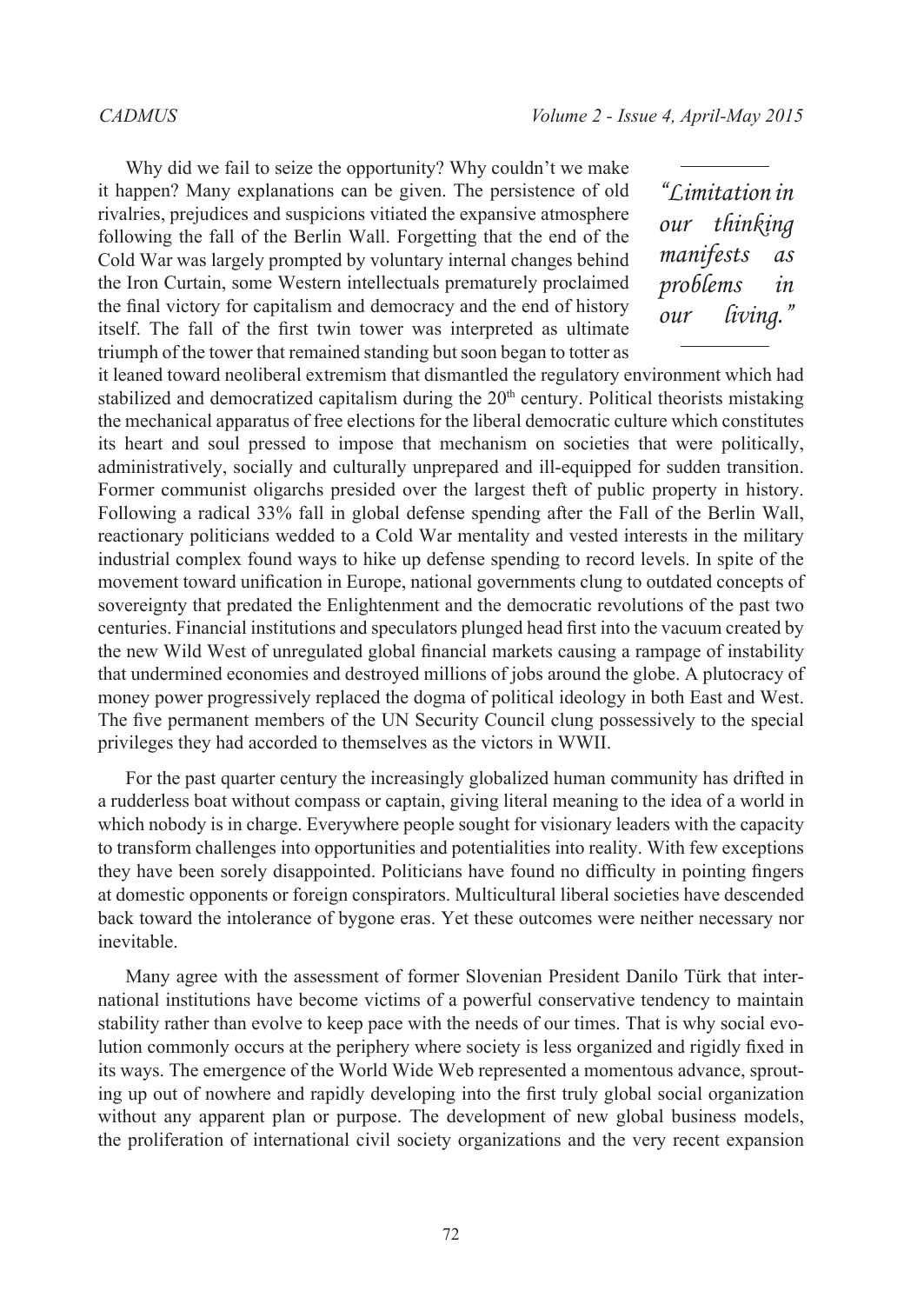of on-line educational institutions are other examples of this principle. The world is more organized today than ever before, yet the central institutions that humanity looks to for global governance and rule of law appear increasingly incompetent and impotent.

# **2. The Intellectual Foundations of a New Paradigm**

All these factors have contributed to the gross failures and missed opportunities of the post-Cold War period. But none in itself or in combination with others is sufficient to expose the root cause of these failures. For that we need to look beyond specific events, policies, institutions, vested interests and competitive nationalism to the underlying set of ruling ideas on which the current paradigm in human affairs is founded. The world we live in is an expression of the ideas we believe in. The limitation in our thinking manifests as problems in our living. The failures of our policies and institutions are founded on failures of thought and conception. As Einstein said, "We cannot solve our problems with the same thinking we used when we created them." Ideas have the Power to change the world, as Jean Monnet's dream became the living seed for the united Europe that acquired concrete reality after his death.

A new paradigm must be based on a new set of concepts and values attuned to the future we seek to uncork. It requires not only different ideas but also a new type of thinking that differs in essential ways from that which now prevails. First, the new thinking must be humancentered. That means all its premises and conclusions must be judged from the perspective of how far they serve human needs and how far they develop and unleash human potential. A blind faith in the magic of the marketplace, technology for the sake of technology, growth for growth's sake, the sanctity of national sovereignty and expediency of balance of power on which the present paradigm is founded are instances of mechanistic Newtonian thinking based on the supposed action of universal laws of social nature similar to the natural laws which have long been the pursuit of the physical sciences. But the principles governing human society are not creations of Nature or bound by immutable laws. They are creations of human beings which can be altered by conscious choice and made to function differently and better. Our task is not to discover immutable laws of social nature and adapt to them, but to formulate social principles that maximize the welfare and well-being of human beings. If faith is to play a role in the new paradigm, then it must be faith in the unlimited potential of human beings for innovation, creativity, development and evolution.

When Franklin D. Roosevelt assumed office as US President in 1933, he inherited America's worst-ever banking crisis, which had already resulted in the failure of more than 6000 banks. Millions of Americans had to line up at the banks to withdraw their hard earned savings, plunging even sound financial institutions toward bankruptcy. Conventional Economics offered no good solution to a financial panic of this intensity. FDR rejected as useless the economic theory he had learned at Harvard. Instead he went on nationwide radio and appealed directly to the American people. He understood it was the people who had created the panic by their loss of confidence in the system and it was only the people who could reverse it. He reminded Americans of the rich productive potentials of their country, the courage of their immigrant forefathers who risked all to come to the New World, and the can-do spirit of self-confidence that had made America rich. He correctly diagnosed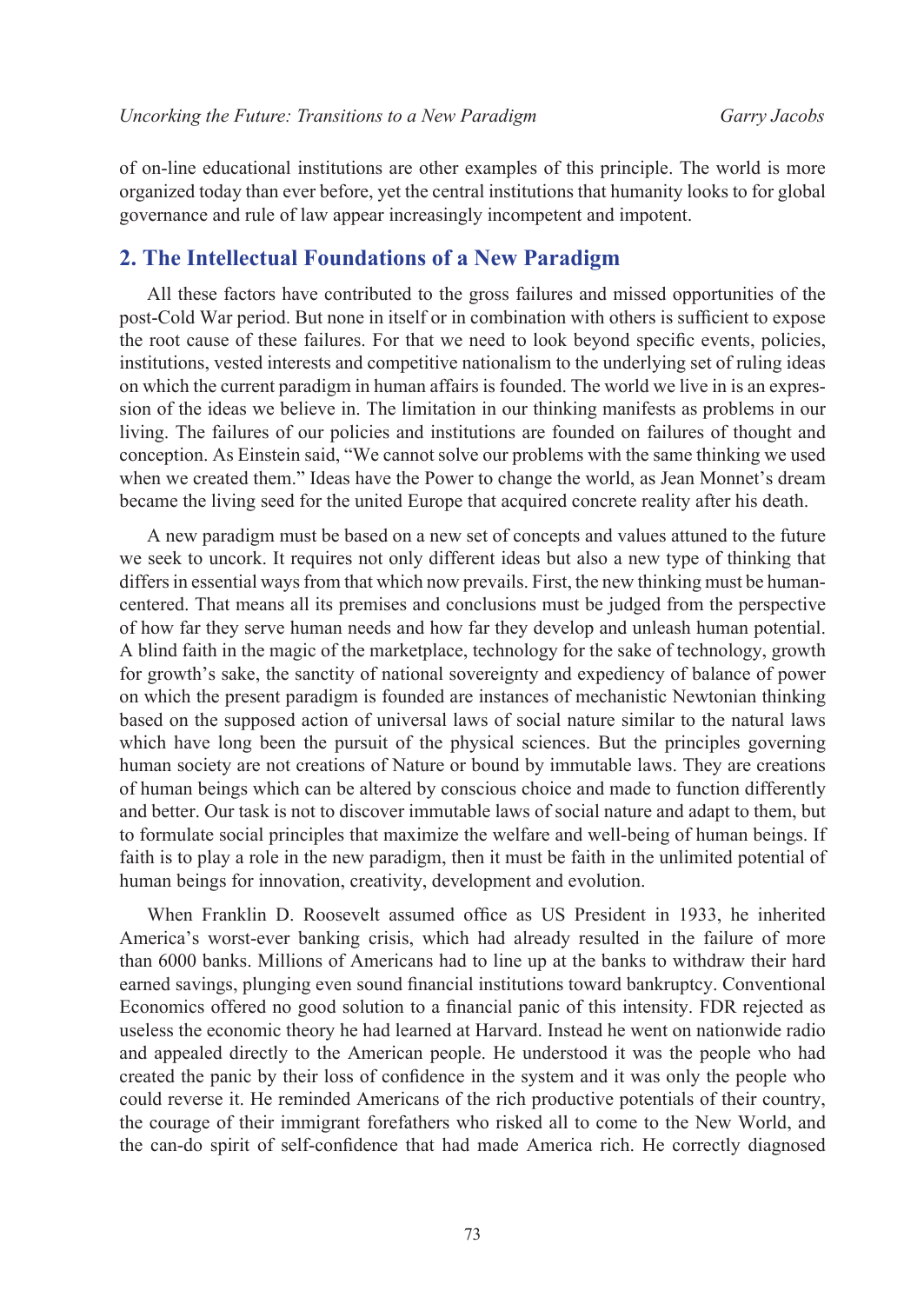the real problem. "We have nothing to fear but fear itself." And then he asked Americans to return to the banks and redeposit their savings. A change in perspective halted the panic. It was stopped by a man who understood that economics is a human science. It is this type of thinking that prompted US President John F. Kennedy to assert three decades later, "Our problems are man-made, therefore they may be solved by man. And man can be as big as he wants. No problem of human destiny is beyond human beings."

*"The new paradigm needs to conceive of an economic system that reconciles the creative energies unleashed by individual freedom provided by markets with the regulatory framework needed to provide security for all citizens, preserve social harmony and equitably distribute the collective fruits of modern society to all members."*

Second, the new thinking must be overtly and explicitly value-based. For long the social sciences have sought to mimic the code of value-neutrality and detachment achieved by the natural sciences in their observation of physical phenomenon in quest for objective knowledge for the material universe. The natural scientist is not expected to judge nature, but only to observe and understand it as it is. Karl Popper warns us against applying a similar approach to the social sciences, terming it 'misguided naturalism'. The primary aim of the social sciences is and must not be truth *per se* but knowledge that promotes the welfare and well-being of human beings. The objective is not value neutrality that judges all phenomena as equally acceptable, but knowledge that strives to advance realization of values universally affirmed by world civilization and culture – freedom, peace, harmony, tolerance, justice, equality, integrity and truthfulness. In fact, social science has always been and must necessarily be value-based, but very often those values have been cloaked as universal laws to give them the guise of respectability of scientific truth. Democracy is not merely an amoral, mechanistic system of governance that can be installed by technical experts and function like a computer straight out of the box. True democracy is founded on a human social culture based on liberal values of freedom, tolerance and harmony that evolved in the West centuries before the right to vote and social equality became prevalent. Contemporary Economics is founded on a narrowly defined concept of efficiency that ignores the devastating costs to society of rising levels of unemployment and inequality and the ravaging environmental destruction resulting from pollution, resource depletion and climate change. Human labor is considered a dispensable, disposable resource. Rising levels of crime, drug use, social alienation and violence are dismissed as externalities. Education is accounted for as a cost rather than an investment in development of human capital. An economic system that deprives people of freedom of choice, security, opportunities for gainful employment and self-respect is unacceptable, even if it were to achieve remarkable heights of economic efficiency. As former Greek Prime Minister George Papandreou expressed at the Baku conference, "We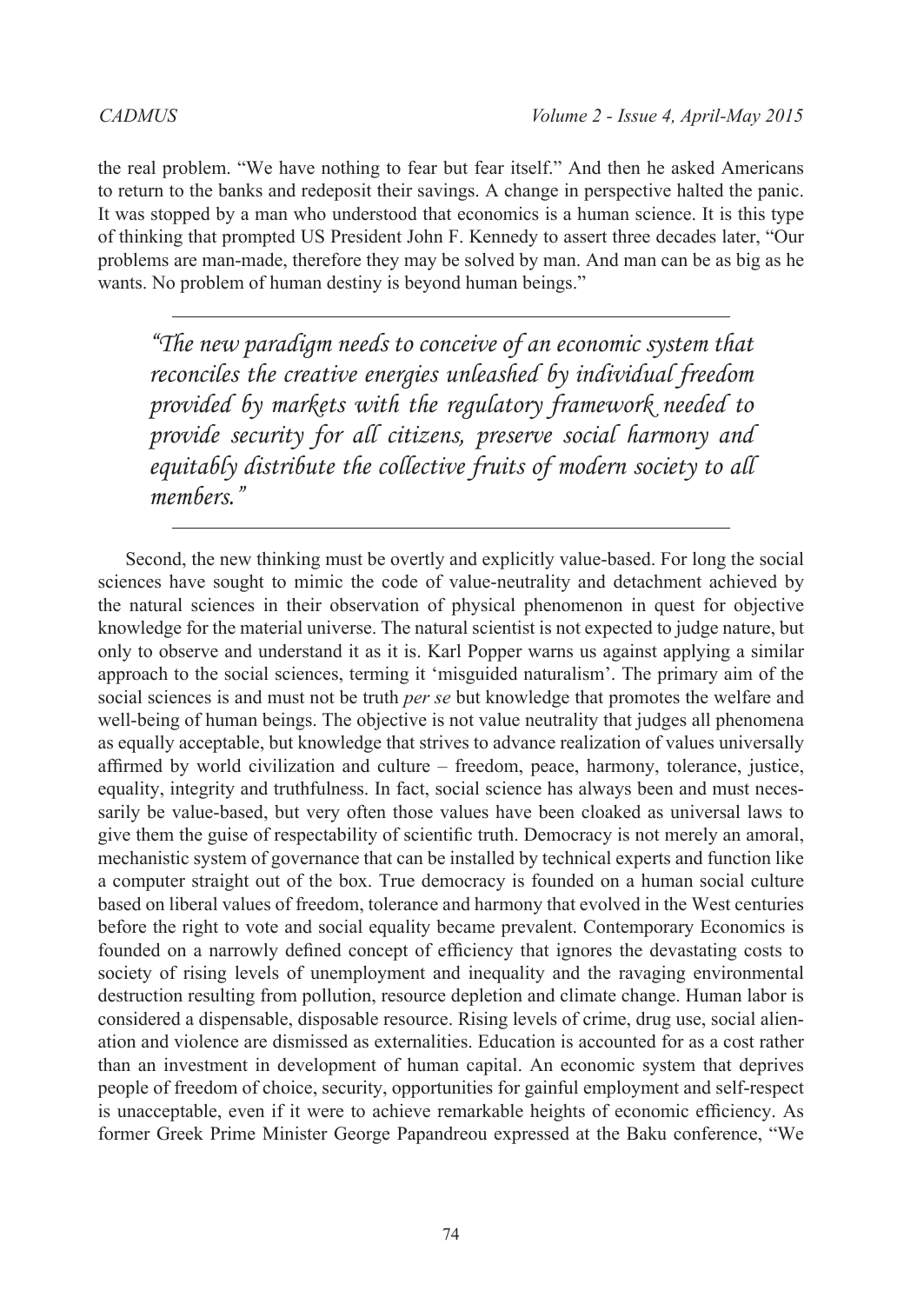need to humanize global capitalism. We need to humanize our technologies to make sure they are used, not abused." And to humanize the economic system in practice we must first humanize the values which it seeks to realize.

Third, the new thinking must be inclusive, holistic and ecological. Our problems are too complex and deeply rooted in history to be resolved by any such simplistic, reductionistic analysis. The new thinking must dispense with the expediency of dividing reality into tiny fragments and contrary viewpoints. It must be capable of embracing a more complex, sophisticated view of reality that can discover the truth and reconcile the differences between myriad points of view. The conflicts between neoliberalism and neo-Keynesianism, Russia and the West, Islam and the West, readily lend themselves to diametrically opposite worldviews, each denying validity, relevance and even a fair listening to one another. The Russian annexation of Ukraine is not justified by also conceding the folly of Ukrainian nationalists who sought to diminish the cultural rights of its huge Russian speaking minority. The failure of world powers to respect the security guarantees given to Ukraine when it agreed to abandon its arsenal of nuclear weapons does not legitimize the fact that for two decades after independence corrupt Ukrainian oligarchs enriched themselves while refusing to institute the essential reforms needed to democratize and modernize their young nation. As former Polish President Aleksander Kwasniewski reminded three former Ukrainian presidents in Baku, "Ukrainian reforms are essential for national cohesion, peace and security." It was heartening and exhilarating to hear leading businessmen, public figures and educated youth at the Kiev conference acknowledging their nation's errors and omissions and willing to accept their responsibility for building a transparent, multicultural, democratic society. Initiatives such as that of the Bohdan Hawrylyshyn Charitable Foundation are in the process of equipping a new generation of leaders with the intellectual capacity, values and determination to transform the nascent nation into a model for others to follow.

Fourth, the new thinking needed must be synthetic. As Roberto Poli pointed out, we seem to have lost the capacity to educate generalists capable of dealing with the complex problems confronting humanity today. We have to nurture the mental capacity to see beyond the dualities and reconcile apparent contradictions as complementarities at a higher level. Great discoveries in the natural sciences have been the result of insights that unified phenomena that had previously appeared unconnected or opposite in character. Thus, James Maxwell discovered that electricity and magnetism were two expressions of the electromagnetic force. Einstein's equivalence principle unified acceleration and gravity. The new paradigm needs to conceive of an economic system that reconciles the creative energies unleashed by individual freedom provided by markets with the regulatory framework needed to provide security for all citizens, preserve social harmony and equitably distribute the collective fruits of modern society to all members. Similarly, the notion of national sovereignty must be reconciled with the equally legitimate claims of citizens for democratic rights, of minorities within states to preserve their distinct cultures and of humanity as a whole for an equitable sharing of the global commons. The new thinking must not merely recognize the legitimacy in opposing points of view. It must rise above the divisive perspective of competitive, nationalistic consciousness to acquire a global perspective and vision of emerging global opportunities.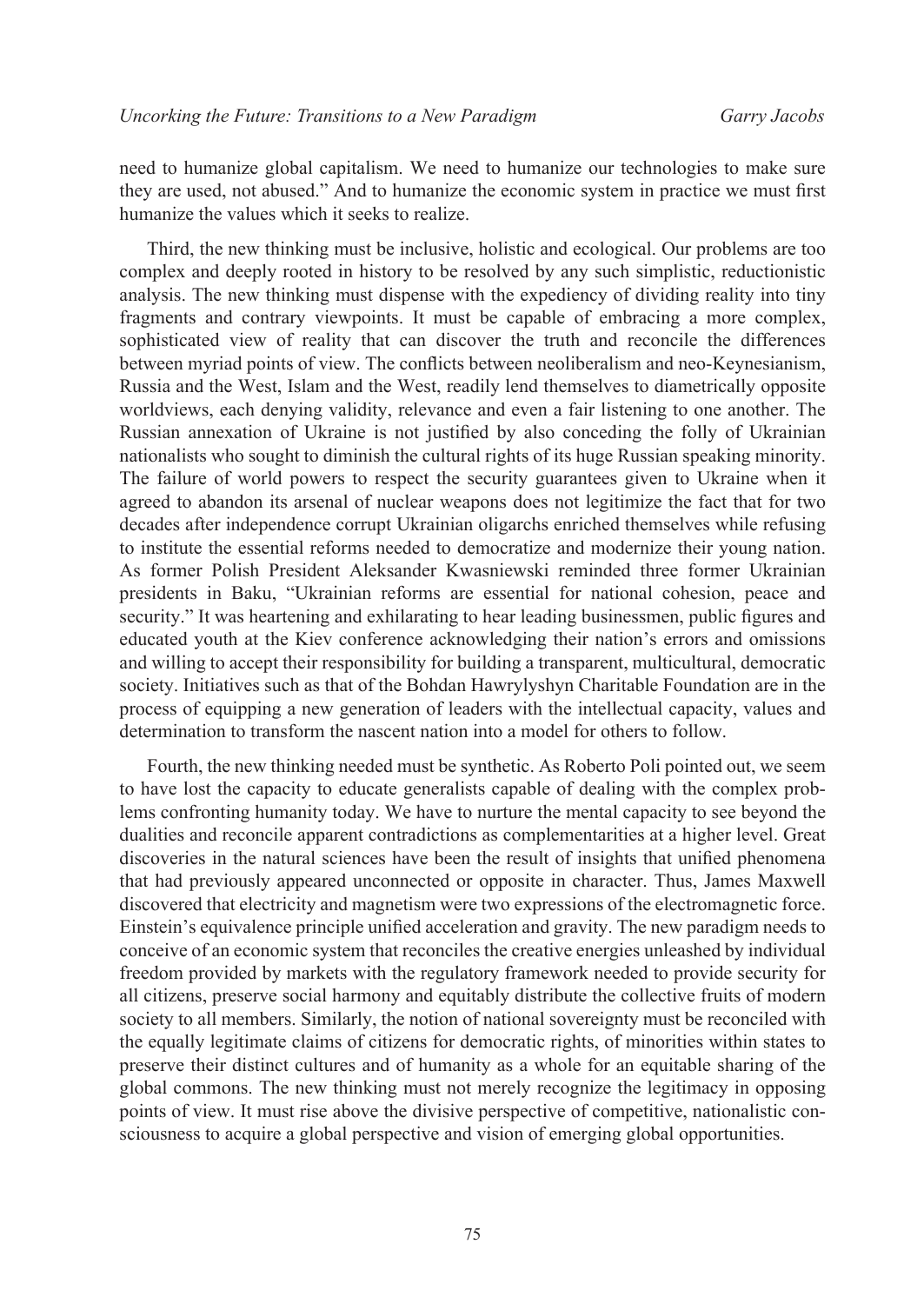# **3. Clash of Civilizations or Cultural Diversity**

The discussion in Kiev and Baku highlighted both the immense challenges and momentous opportunities resulting from cultural diversity. Contact and conflict between diverse cultures are as old as human history itself. In retrospect we might characterize the entire process of human social evolution as a movement of innumerable isolated, distinct cultural groupings coming into contact and conflict with one another, defining themselves by their differences, expanding and transforming themselves to incorporate new ideas and values, simultaneously attracted, educated, threatened and enraged by their contrasts – a process that culturally enriched both conquerors and the conquered, those self-proclaimed as more advanced and those deemed only as passive beneficiaries.

It is virtually impossible to formulate a thought or perform a simple act without drawing on the rich cultural inheritance of ideas, words, concepts, objects, tools and technologies which constitute the collective dowry of our ancestors to all humanity. To write the answer to a simple financial problem, we utilize a system of numbers, the concept of zero and the decimal point fashioned in ancient India, the idea of money traced back to ancient Greece and the invention of paper in ancient China. Like the genetic diversity of living organisms, our rich cultural diversity is the source of unlimited creative potential. Until now we have harvested only an infinitesimal fraction of that potential.

Yet the rapid pace of globalization, massive movements of people and products, the lightning speed of human interactions have created what Alexander Likhotal aptly terms a tectonic 'time-quake' that threatens to divide families and communities from one another, tear nation-states apart at their seams, and convert whole regions into boiling pots of tension and violence.\* In spite of our common collective inheritance, in times of trouble the first response of human beings is to shrink back into shells of isolation, to withdraw sympathies from those who are different, to find scapegoats that exonerate us from blame. Fascism has only exploited a universal human characteristic that is straining the bonds of cooperation that internally and externally unify the mature nation-states of liberal Europe today. Similarly, in times of untold opportunity our first instinct is usually to seek for our own reward and compete with one another for the fruits, even when there is more than enough to benefit all, even when we can all benefit most by cooperative effort. Human relationship and cooperation are the fundamental basis, building blocks and cement for all lasting human achievements. Yet the narrow, egoistic, selfish impulse is always ready to rear its head, claim credit and just desert for a larger share of power, wealth, resources, culture, virtue, spirituality and every other thing of value.

Nature seems to be engaged in a vast experiment of global dimensions to study the creative potential and reactive consequences of contacts between diverse cultural elements. America is its experimental melting pot, where countless generations of people from the world over have poured their different ideas, aspirations and resourcefulness into a common pool. India is another great experiment in linguistic, religious, ethnic and cultural diversity,

<sup>\*</sup> Alexander Likhotal, in his oral commentary on the Future of Russia-West Relations at the Third Global Baku Forum on "Building Trust in the Emerging World-Order", organized by the Nizami Ganjavi International Center, Baku, April 28, 2015.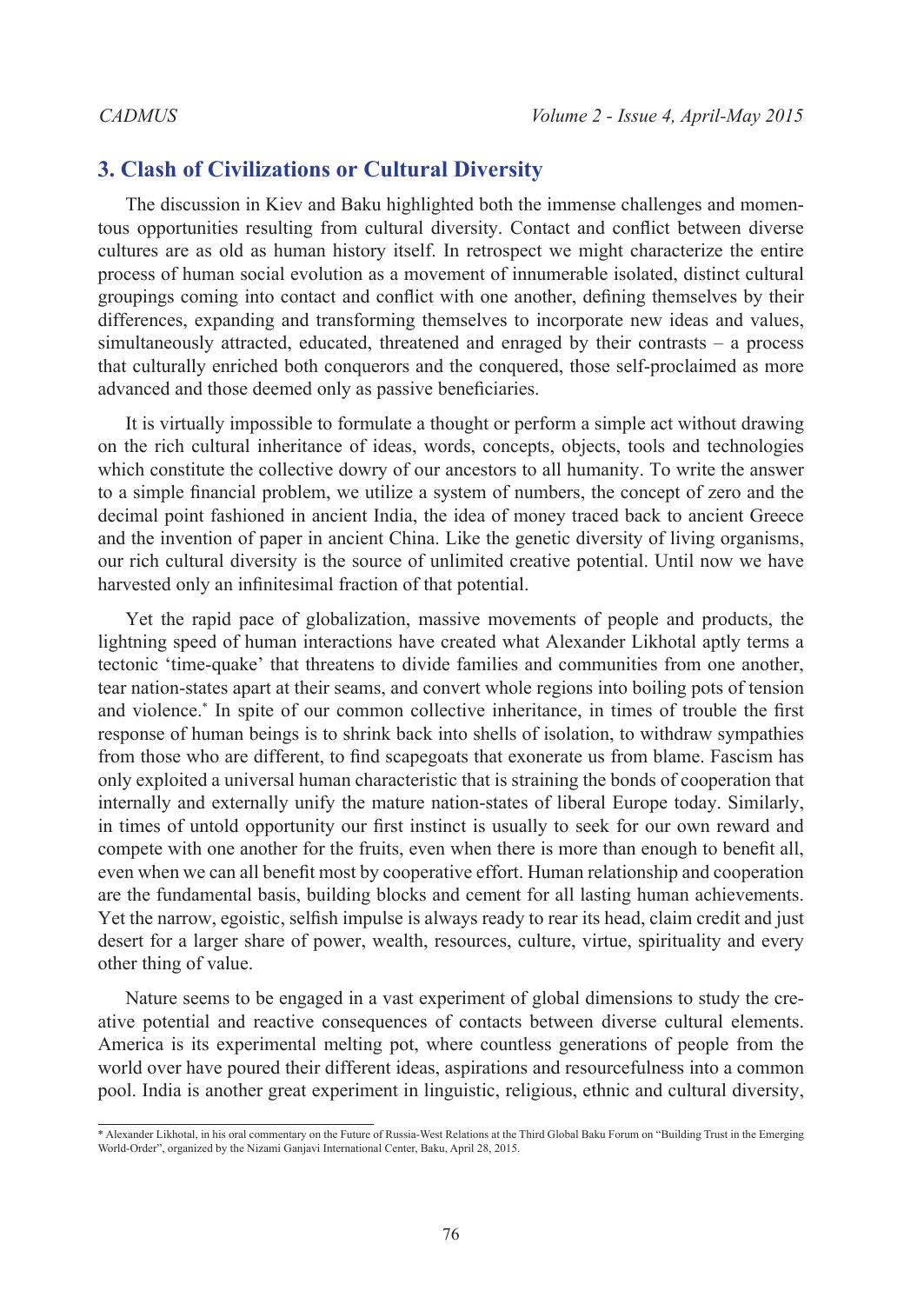which existed for millennia as a myriad assortment of politically independent princely states partially and occasionally united into empires, but united only by a common culture founded on tolerance and patience. In between these extremes of diversity we can find innumerable variations on a common theme. Looking backward we can only marvel at how much humanity has garnered from this rich diversity, which has at once been the source of the major conflicts between people, nations and civilizations in the past.

Living in a multicultural world is at once humanity's greatest challenge and its greatest opportunity. It is impossible to live without it. Were it possible for us to return all that we have borrowed from others, the wealthiest of nations would be reduced to poverty and the most enlightened to utter ignorance. We cannot seem to live harmoniously together yet it is impossible to live either physically or culturally apart.

More fundamental than the political and economic systems which it may embrace, the new paradigm must above all evolve a reconciling, synthetic formula for co-operative and mutually beneficial co-existence in an increasingly integrated, culturally diverse world. The prevailing ways of thinking only magnify and multiply the problems. We need a new way of thinking to forge a new paradigm for a multi-cultural world. Human-centered thinking can remind us that it is not our differences but our common humanity that is of central importance. Value-based thinking can reveal to us the precious cultural reservoir possessed by diverse cultures. Inclusive thinking can enable us to perceive the valid truth in viewpoints diametrically opposite to our own. Synthetic thinking can show us ways to reconcile the apparent contradictions of freedom and authority, rights and responsibilities, rationality and emotions, individualism and social unity.

### **4. Consciousness Responsibility of Science**

At their core, paradigms are constructed from a subtle, intangible fabric of ideas, beliefs, values and perceptions that acquire perceptible shape and increasingly solid form as they are translated into institutions, policies, activities and ways of life. The 70,000 nuclear weapons armed and ready for launch during the Cold War were a tangible, concrete expression of a set of ideas and perceptions founded on an internally consistent set of arguments that now appear as utter madness and folly from the perspective of the present day. Yet a quarter century after their *raison d'etre* has vanished, 10,000 nuclear warheads remain and 4000 are on active alert. Ideas have power.

One of the powerful prevailing ideas governing the current paradigm concerns the social responsibility of science. The World Academy was founded 55 years ago by eminent intellectuals deeply concerned about the threats posed by the rapid development of science and technology. Among them were individuals such as Einstein, Robert Oppenheimer, Joseph Rotblat and Bertrand Russell, who played a direct role in the creation of nuclear weapons or in the early debate regarding the morality of their use.

Modern science inherited from its predecessors the Cartesian notion of the scientist as impartial, passive, detached observer of phenomena, rather than as an active agent in the workings of Nature. Quantum theory laid to rest the scientific illusion of separation between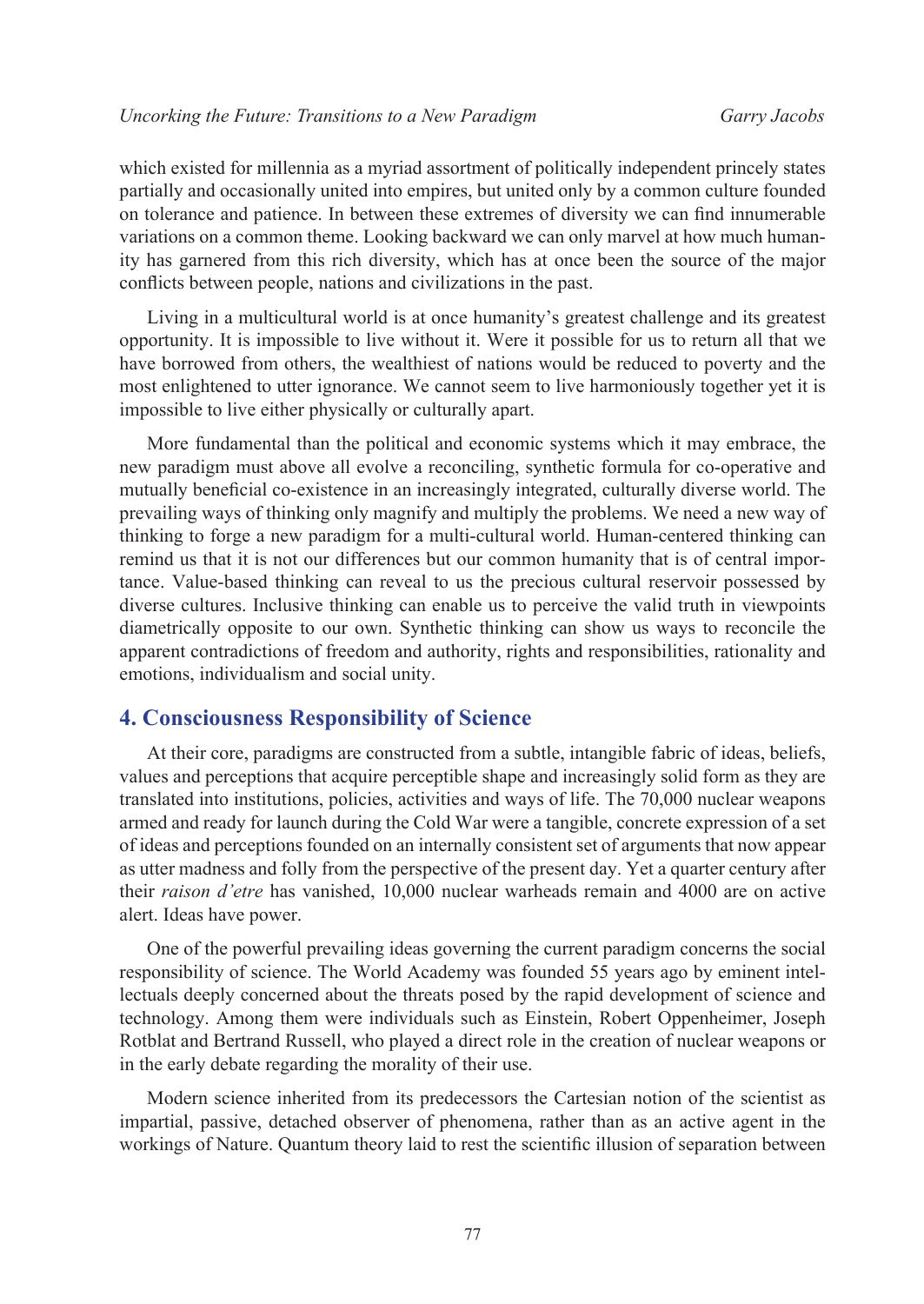human beings and the world around them. Indeed the world we live in today is so directly and powerfully the product of scientific and technological development that any claim to the contrary appears otiose. Yet, the myth of scientific detachment persists. The development of birth control technologies and genetic engineering of plants and animals has fueled intense debate in recent decades.

The pace of scientific and technological advances has now become so rapid, that it is far outpacing the capacity of human civilization and culture to control its applications, anticipate its consequences or govern its processes. The Baku conference posed salient questions: What should be the responsibility of science and government for ensuring that science and technology are applied in a manner that promotes human security, welfare and well-being? Keeping in mind both the positive and negative aspects of science and technology in society, how, and by which means, do you foster the positive contributions and deter the negative ones? What role, if any, should government play?

Roberto Peccei emphasized the dual characteristics of S&T that make it so difficult to arrive at appropriate answers to these questions. S&T has been instrumental in bringing about enormous improvements in quality of life over the last two centuries. At the same time it has resulted in serious problematic developments, such as the creation of nuclear and chemical weapons. Scientific findings such as genetic engineering and human cloning raise significant ethical questions for society. Continued investment in S&T is required to address serious problems such as Ebola and climate change. At the same time unregulated development and application pose real and present dangers that tangibly impact on the lives of millions of people. Recall that in recent decades two Nobel Prizes were awarded for the development of computer algorithms that have destabilized global financial markets and destroyed untold wealth. When reflecting on the role of science and technology in our world, it is important to be aware that they have these dual characteristics.

The issue is further complicated by the fact that the ultimate outcome of scientific research is often unpredictable. The Internet eventually arose from a US defense research program funded by the US Government and the World Wide Web was invented by an engineer at CERN, whose idea of a more effective communication system consisting of a network of interactive computers using hypertext was initially rejected by his supervisors as without significant value.

Governance of the potentially disruptive impacts of science and technology on civilization and culture has become urgent and acrimonious, but has so far defied simplistic solutions. Scientists affirm that importance of freedom in their quest for knowledge of the universe, while often dissociating themselves from the worst abuses of scientific knowledge by governments, corporations or terrorist groups. The pros and cons are easy to identify. An appropriate synthesis has yet to emerge. Like economy, science is only a part of society and needs to be viewed within the wider context of its overall impact on human beings, rather than as an independent compartmentalized activity. Momir Djurovic proposed that the social sciences could play an important role as a filter influencing how the natural sciences are applied.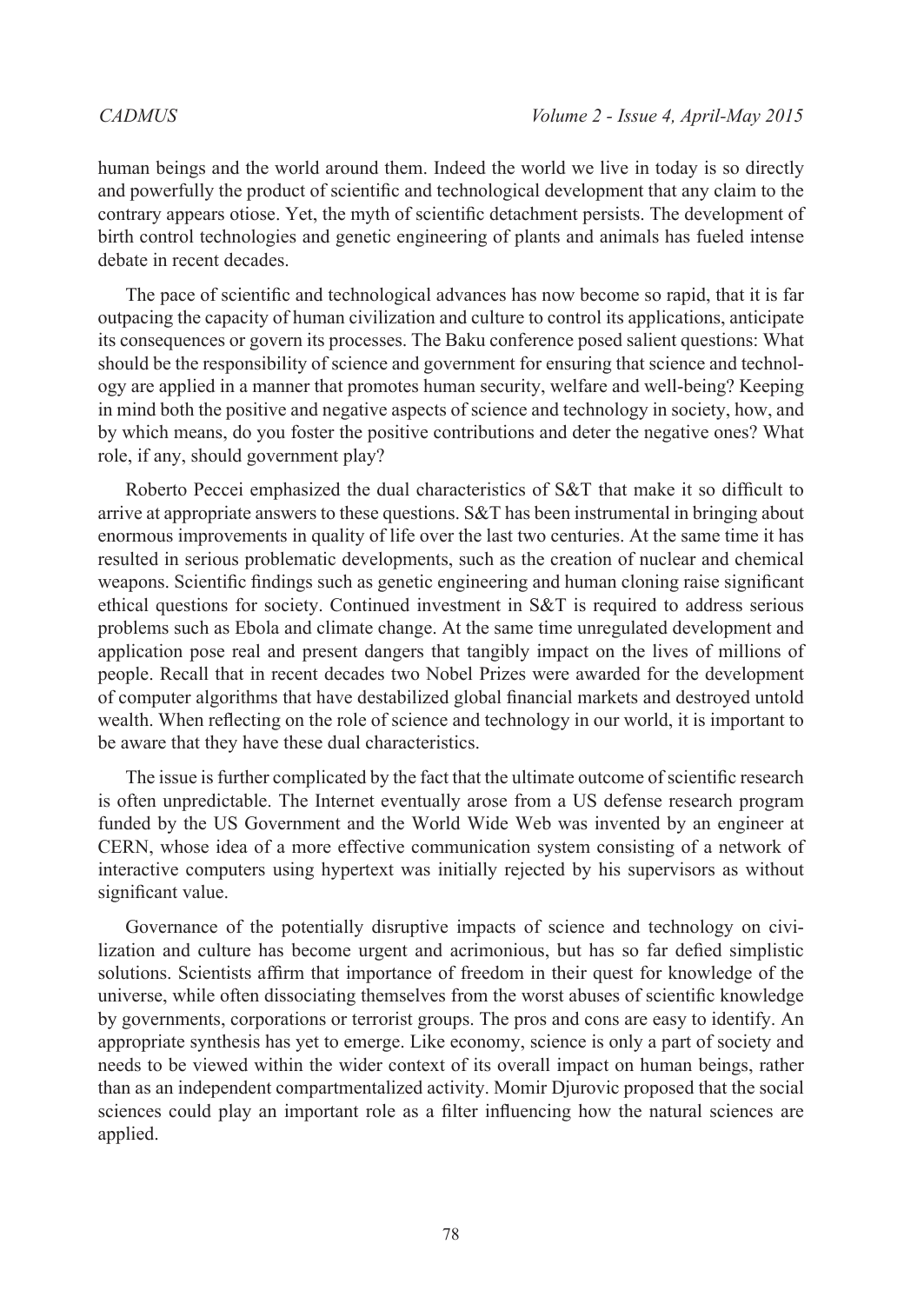One essential element in a final reconciling solution must be recognition by scientists of their social responsibility for the consequences of the discoveries and inventions they generate. That responsibility does not stop with the publication of their findings. It must, as it did for the founders of WAAS, extend beyond their immediate personal activities to the wider consequences issuing from their actions. It must be a responsibility that applies not only to the actions of scientists but also a responsibility in consciousness that makes them active agents committed to ensuring the right use of the knowledge they generate.

# **5. Nurturing Transformational Leaders**

The world needs leadership in thought to shape the contours and identify important components of the new paradigm. But conception is only the first step in the process of creation. That conception needs to be energized by the aspiration, charged by will and enlivened by emotion until it acquires a self-organizing power for self-realization. Leadership is needed at this stage to awaken hope, inspire confidence, and generate the kind of determination young Ukraine is now striving to acquire. Ultimately, the quest for a new paradigm must be a transition from thought to action. So we also need leaders with courage, capacity and experience for bold, dynamic skilled action.

Thus, we are inevitably led to ask, "Where are the dynamic, visionary, transformational leaders needed to lead the transition to a new paradigm?" The role and process of leadership were explored in a four day WAAS-WUC workshop at Dubrovnik during March 2015 discussed in the article by Janani Harish entitled "Leadership for a New Paradigm in Human Development" published in this issue of *Cadmus.*[1](#page-13-0) The workshop was intended to serve as the foundation for development of a trans-disciplinary course on transformational leadership.

Are great leaders born or made? This is another form of the old debate about Nature and Nurture which has long been applied to entrepreneurs, artists and intellectual geniuses. In recent decades genetics and biochemistry have been used to bolster the claim of Nature. If leaders are born not made, how can we explain the fact that great leaders only seem to appear at critical moments in history? At the birth of the USA, America was blessed with a remarkable array of talent – Washington, Franklin, Hamilton, Adams, Jefferson, Madison and Monroe. Over the following two centuries, why is it that even a single American leader of comparable stature has only rarely emerged? The birth of Indian Independence was achieved by a comparable galaxy of greatness – Sri Aurobindo, Gandhi, Nehru, Patel, Rajagopalachari, Tilak, Bose and others. Churchill was a leading public figure for decades, but he rose to the status of a great leader only after leading the Allies to victory in WWII. As in most cases, the truth is both simpler and more complex. Nature generates capacity in potential. Environmental circumstances create the challenges and opportunities that stimulate the activation and emergence of potentialities dormant beneath the surface. And what is true of political leaders, entrepreneurs and geniuses is true of human beings in general. Humanity may never produce greater minds than Socrates, Leonardo and Newton, but it can certainly become much more successful in nurturing full development of the human potential in every citizen and fostering its expression. Whatever their failings, modern democracy, human rights and education have proven to be more effective instruments for activating and developing human potential.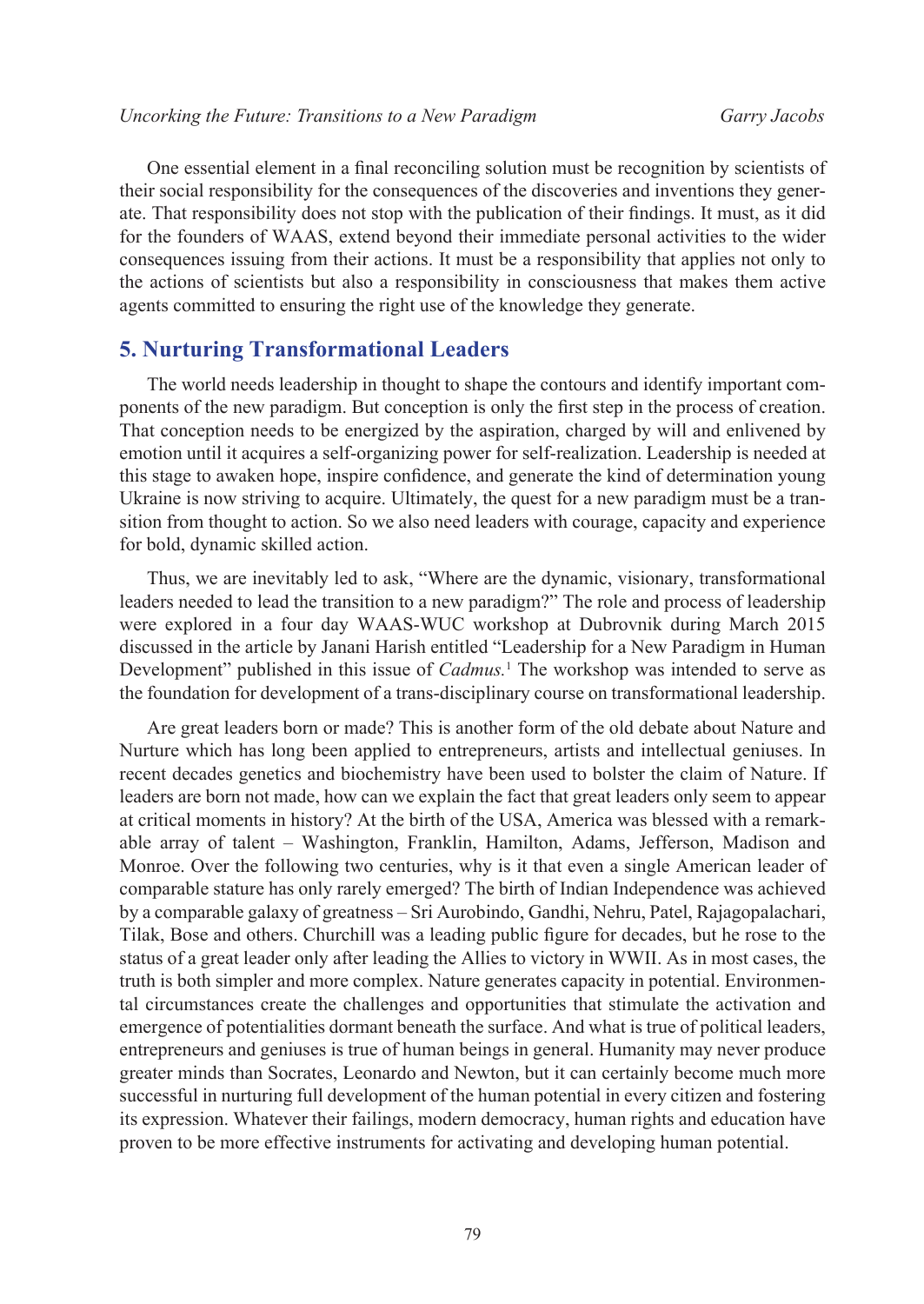Leaders are neither entirely made in a crucible nor sired by a quantum vacuum. A great leader is at once a child of the times and a wet nurse of the future. In 1987 someone asked Soviet President Gorbachev what was the difference between his program of Glasnost and Perestroika and the Prague Spring of 1968 initiated by the reform-minded Czech leader Alexander Dubček. Gorbachev responded, "Nineteen years!" Gorbachev was among the young Soviet leaders inspired by the six month period of peaceful liberalization in Czechoslovakia, until it was so suddenly and violently suppressed by half a million Soviet and allied troops. That movement re-emerged in 1989 as the Velvet Revolution that ended Soviet rule. Even earlier as an idealistic communist youth leader, Gorbachev had witnessed the Hungarian Uprising of 1956 and its brutal suppression. Three years before that, Soviet Premier Khrushchev shocked the USSR with his public denunciation of the atrocities committed by Stalin. As an individual, Gorbachev was a bold idealist, but his ideas and actions were molded by the aspirations of his countrymen long suppressed by Soviet terror and by his identification with the deeper aspirations of humanity-at-large to end the madness of the Cold War. In the words of his former aid Alexander Likhotal, Gorbachev helped to uncork the future rather than to invent and construct it.<sup>\*</sup>

Just two days before the fall of the Berlin Wall, Gorbachev, German Chancellor Kohl and US President Bush conferred and speculated that it might be a generation or more before German unification would be possible. It became a reality less than one year later. Their intimate knowledge of circumstances and events did not enable them to pierce the thin veil that concealed the remarkable events that unfolded.

The sudden onset of radical transformations such as the end of the Cold War, reunification of Germany and the explosive growth of the World Wide Web are instances of what Nassim Nicholas Taleb refers to as black swans – very rare events with huge impact that appear highly improbable until after they occur. Such phenomena are presented as evidence that the world has become increasingly uncertain and unpredictable, like the behavior of subatomic particles according to Quantum theory. The analogy has some validity. For although the individual behavior of particles is highly unpredictable, their collective behavior conforms with remarkable precision to the laws and formulas of Quantum Mechanics. The precise place, time and sequence governing human social evolution may appear equally difficult to predict, but the direction and long term trends follow the curve of emerging human aspirations and awakening human consciousness. Uncertainty is the flip side of infinite possibility. Rather it is the appearance that possibility takes until it reveals its potential. One way mental mirrors blind us to the opportunities and fill us with dread of our own reflection.

# **6. The Shape of Things to Come**

The world we live in today is a multidimensional paradigm built upon successive layers of political, economic, social and cultural evolution extending back into the distant past and consisting of myriad overlapping waves of development interacting, conflicting and clashing with one another in a 'time-quake' of civilizational tectonic plates. It is difficult enough to

<sup>\*</sup> Alexander Likhotal on Mikhail Gorbachev during his lecture at the Post-Graduate Certificate Course on Effective Leadership at the Inter-University Center, Dubrovnik, Croatia held from March 31-April 3, 2015 [https://www.youtube.com/watch?v=MpljYcinTT0](https://www.youtube.com/video/MpljYcinTT0)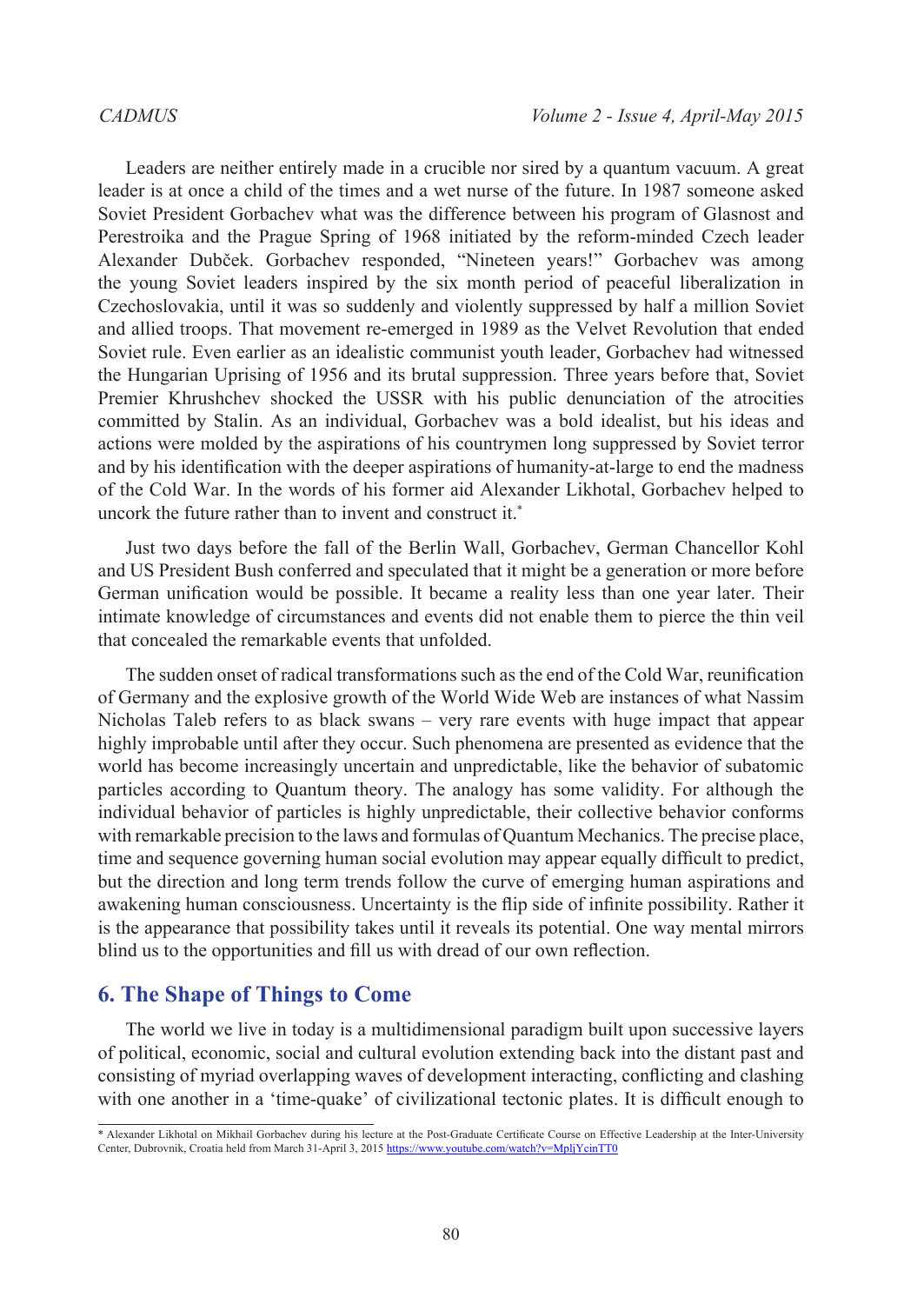objectively reflect on the complex paradigm in which we are now so deeply and subjectively submersed that we cannot even see its boundaries and constructs. How much more difficult is it to envision the shape of reality on the other side of the one-way mirror of the future!

Whatever shape a paradigm may assume, it has little resemblance to a linear, two dimensional map or matrix diagram. Nor does the process of its unfolding or uncorking represent a unidimensional movement along a single time axis. Movement to a new paradigm may be better conceived as the multi-dimensional development of a sphere that expands on the surface, grows outward from a common center along millions of rays, adds multiple layers of depth as it expands like the geological layers created during the evolution of Earth, and integrates laterally to interlink and bond the rays into a richly woven multilayered fabric of connections and relationships. The center of the sphere consists of the deepest aspirations of humanity. The rays trace the gradual emergence to the surface of physical, social, psychological and spiritual values which represent the quintessence of wisdom regarding survival, accomplishment, growth, development and evolution. The geological layers of the sphere, like those of earth, reveal the successive stages in the historical progression of civilization from pastoral and agrarian to urban, industrial and post-industrial societies. The surface of the sphere is populated by the external mechanisms of civilization characteristic of the age in which we live and often mistaken for the real drivers when in reality they are artifacts and consequences of deeper values and forces moving beneath the surface. The entire sphere is a single, living, self-organizing, social organism throbbing with life, growing, mutating and transforming itself more and more rapidly in time.

Such a conception may capture the complexity of a paradigm, but hardly generates the kind of clarity needed for us to consciously act as catalysts for its evolution. To do that we need at least to identify some prominent markers that characterize the emerging paradigm and distinguish it from the one in which we presently live. Many of those prominent markers have become evident during the course of the fifteen WAAS conferences. Others are yet to be identified.

# **7. Who is in Control of our Evolution?**

The Nature vs. Nurture debate acquired a new dimension at the Baku Conference when it was applied to the question of paradigm change itself. Do human beings change paradigms or do paradigms change by themselves as a result of forces and processes beyond the control of human beings to direct or control? Is it simply hubris for human beings to attempt to create a better future? Do we have the knowledge, wisdom and capacity to consciously evolve as a species? Or must we rely on a mysterious mix of Chance and Necessity to bring about a future we can neither envision nor realize by our own power? Are paradigms created or do they simply emerge? If we conclude that they are formed by a process of emergence, what have we really explained other than to apply a descriptive label to a mystery without saying anything about the process or our role in it?

Humility demands that we be fully cognizant of our ignorance and extremely modest with respect to our collective wisdom to chart a new course. Yet great leaders have always asser